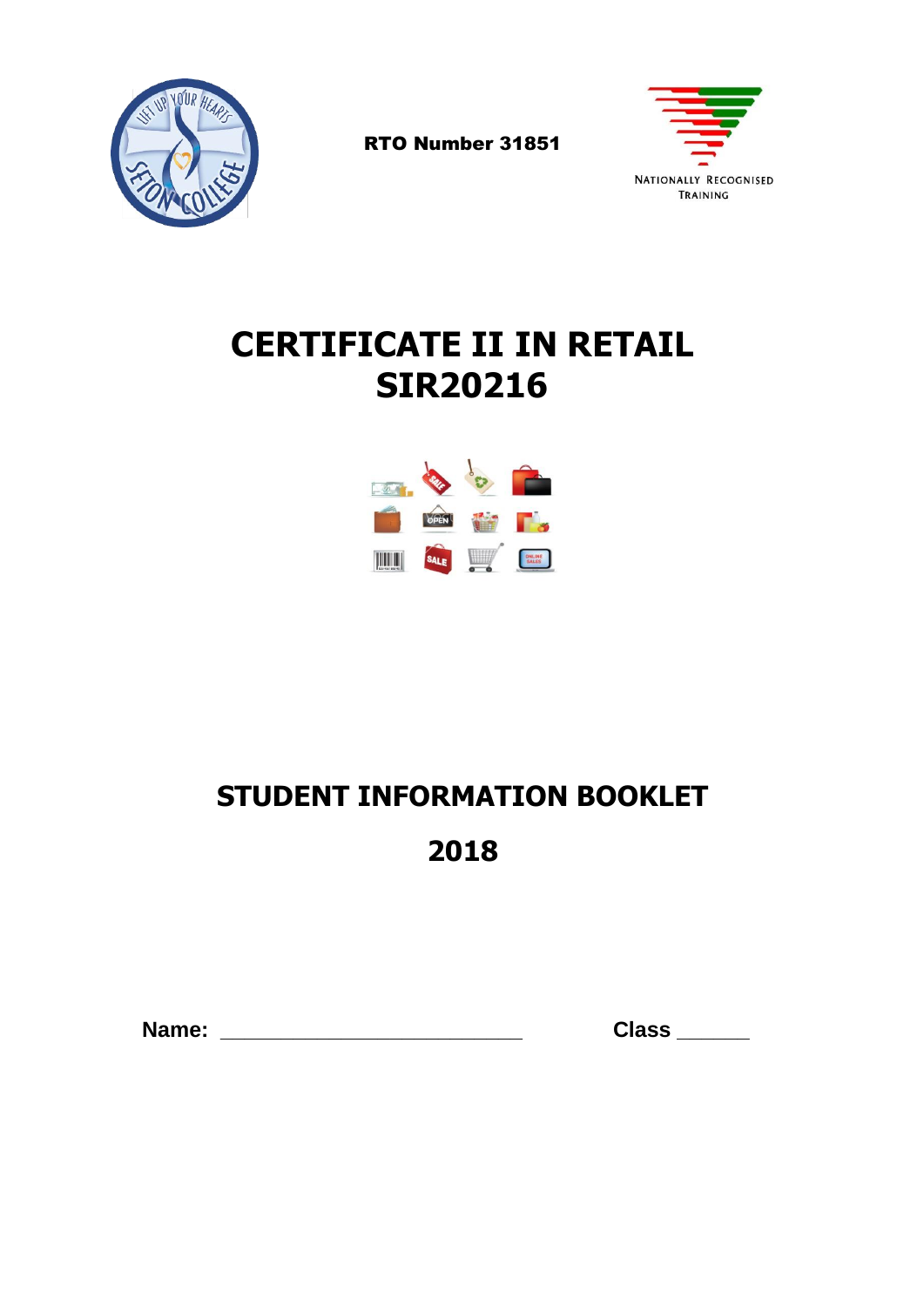## **CERTIFICATE II IN RETAIL - SIR20216**

### **Description**

This qualification reflects the role of frontline retail team members who use a defined and limited range of operational skills to undertake workplace activities. They are involved in mainly routine and repetitive tasks and work under direct supervision of others.

This qualification provides a pathway to work in a diverse range of retail settings including specialty retailers, supermarkets, department stores and quick service restaurants.

Individuals with this qualification are able to perform roles such as frontline team member, customer service assistant and point-of-sale operator.

| File location: https://mybcecatholicedu.sharepoint.com/sites/sp-seton/staff/seton<br>documents/vet/handbooks/2018/cert ii in retail student info booklet 2018.docx |                               | Page 2 of 12 |
|--------------------------------------------------------------------------------------------------------------------------------------------------------------------|-------------------------------|--------------|
| Version1: November 2016                                                                                                                                            | Review Date: October 2018     |              |
| <b>Ownership: Seton College</b>                                                                                                                                    | Approved: VET Academic Leader |              |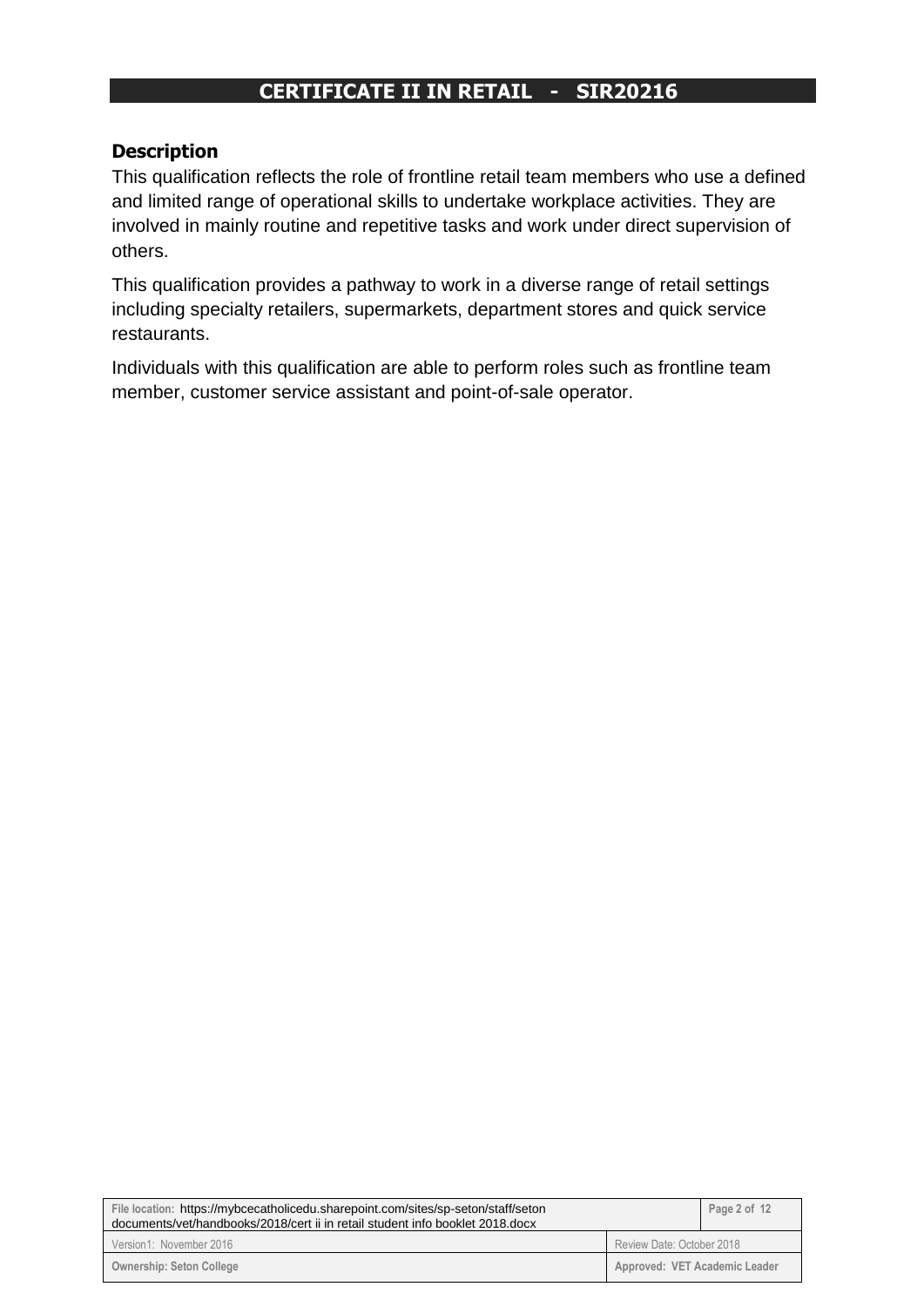#### **Pathways into and from SIR Retail Services qualifications**

#### Diploma of Retail Leadership

This qualification reflects the role of individuals who manage a retail business or multiple retail stores or departments, following a business strategy to deliver profitable results for the organisation. These individuals support senior management and provide leadership to retail teams. They plan and evaluate the work of self and others, operating with autonomy and responsibility for personal outputs. Job roles include:

• Area manager • state manager • Senior store manager • cluster manager • small business owner.

#### **Certificate IV in Retail Management**

This qualification reflects the role of individuals who lead a frontline team and manage day-to-day operations of a retail store or department to implement and deliver on organisational objectives and standards. These individuals possess a range of highly developed selling and customer engagement skills with sound knowledge of product and service offerings. They work with independence, taking responsibility for their own functions and outputs. Job roles include: • Store manager • Department manager • Assistant store manager.

#### **Certificate III in Business to Business Sales**

This qualification reflects the role of individuals who sell products to other businesses and build strong business to business relationships. These individuals possess a range of well-developed skills where discretion and judgement is required. They may provide support within a team. Job roles include:

• Business to business sales officer • Sales representative • Customer service office.

#### **Certificate III in Retail**

This qualification reflects the role of individuals who have the primary responsibility of engaging the retail customer, maintaining daily store operations and delivering on organisational expectations. They have sound knowledge of product and service offerings. These individuals possess a range of well-developed skills where discretion and judgement is required. They work with some independence under limited supervision. Some individuals working at this level are responsible for supervising other team members and monitoring day-to-day workplace operations. Job roles include:

• Frontline sales assistant • Customer service representative • shop assistant • retail supervisor • team leader • senior sales assistant.

#### **Certificate II in Retail Services**

This qualification reflects the role of frontline retail team members who use a defined and limited range of operational skills to undertake workplace activities. They are involved in mainly routine and repetitive tasks and work under direct supervision of others. Job roles include:

• Frontline team member • Customer service assistant • Point of-sale operator.

#### **Certificate I in Retail Services**

This qualification reflects the role of individuals who complete a limited range of basic workplace tasks. These individuals possess a limited range of technical skills and knowledge. Job roles include: • Frontline team member.

#### **Possible job titles**

- Sales Assistant
- Sales Representative
- Retail Supervisor
- Retail Manager

| File location: https://mybcecatholicedu.sharepoint.com/sites/sp-seton/staff/seton<br>documents/vet/handbooks/2018/cert ii in retail student info booklet 2018.docx |                               | Page 3 of 12 |
|--------------------------------------------------------------------------------------------------------------------------------------------------------------------|-------------------------------|--------------|
| Version1: November 2016                                                                                                                                            | Review Date: October 2018     |              |
| <b>Ownership: Seton College</b>                                                                                                                                    | Approved: VET Academic Leader |              |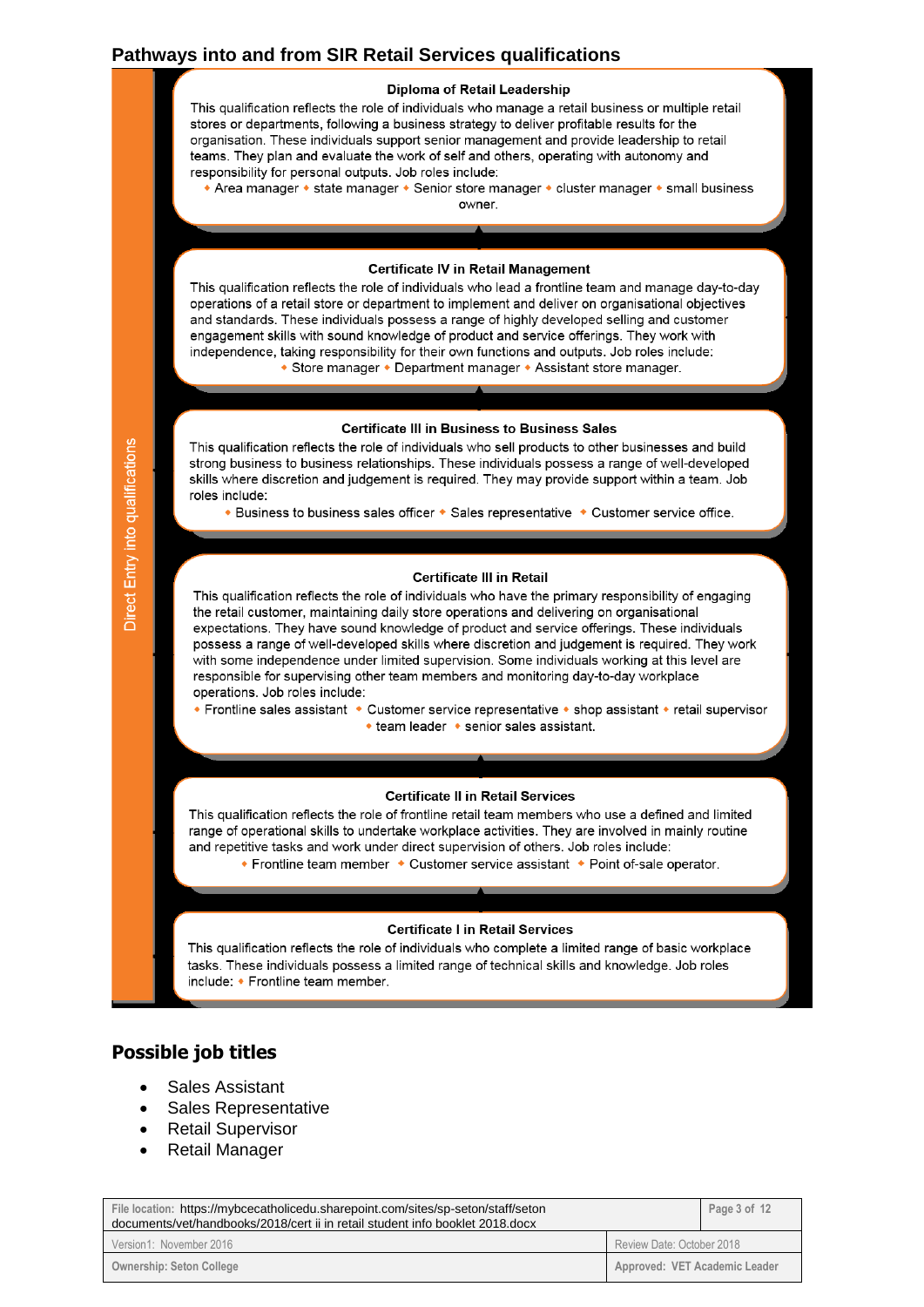## **Qualification Structure**

To attain the *Certificate II in Retail* 12 units must be achieved:

- 7 core unit; plus
- 5 elective units

| <b>Unit Code</b> | <b>Unit Name</b>                                                                                                                        | <b>Type</b> |
|------------------|-----------------------------------------------------------------------------------------------------------------------------------------|-------------|
| SIRXCEG001       | Engage the customer (Release 1)<br>http://training.gov.au/Training/Details/SIRXCEG001                                                   | Core        |
| SIRXCOM001       | Communicate in the workplace to support team and<br>customer outcomes (Release 1)<br>http://training.gov.au/Training/Details/SIRXCOM001 | Core        |
| SIRXIND001       | Work effectively in a service environment (Release 1)<br>http://training.gov.au/Training/Details/SIRXIND001                             | Core        |
| SIRXIND003       | Organise personal work requirements (Release 1)<br>http://training.gov.au/Training/Details/SIRXIND003                                   | Core        |
| SIRXPDK001       | Advise on products and services (Release 1)<br>http://training.gov.au/Training/Details/SIRXPDK001                                       | Core        |
| SIRXRSK001       | Identify and respond to security risks (Release 1)<br>http://training.gov.au/Training/Details/SIRXRSK001                                | Core        |
| SIRXWHS002       | Contribute to workplace health and safety (Release 1)<br>http://training.gov.au/Training/Details/SIRXWHS002                             | Core        |
| SIRRINV001       | Receive and handle retail stock (Release 1)<br>http://training.gov.au/Training/Details/SIRRINV001                                       | Elective    |
| SIRRMER001       | Produce visual merchandise displays (Release 1)<br>http://training.gov.au/Training/Details/SIRRMER001                                   | Elective    |
| SIRXSLS002       | Follow point-of-sale procedures (Release 1)<br>http://training.gov.au/Training/Details/SIRXSLS002                                       | Elective    |
| BSBWOR203        | Work effectively with others (Release 2)<br>http://training.gov.au/Training/Details/BSBWOR203                                           | Elective    |
| HLTAID003        | Provide first aid (Release 6)<br>http://training.gov.au/Training/Details/HLTAID003                                                      | Elective    |

| File location: https://mybcecatholicedu.sharepoint.com/sites/sp-seton/staff/seton<br>documents/vet/handbooks/2018/cert ii in retail student info booklet 2018.docx |                               | Page 4 of 12 |
|--------------------------------------------------------------------------------------------------------------------------------------------------------------------|-------------------------------|--------------|
| Version1: November 2016                                                                                                                                            | Review Date: October 2018     |              |
| <b>Ownership: Seton College</b>                                                                                                                                    | Approved: VET Academic Leader |              |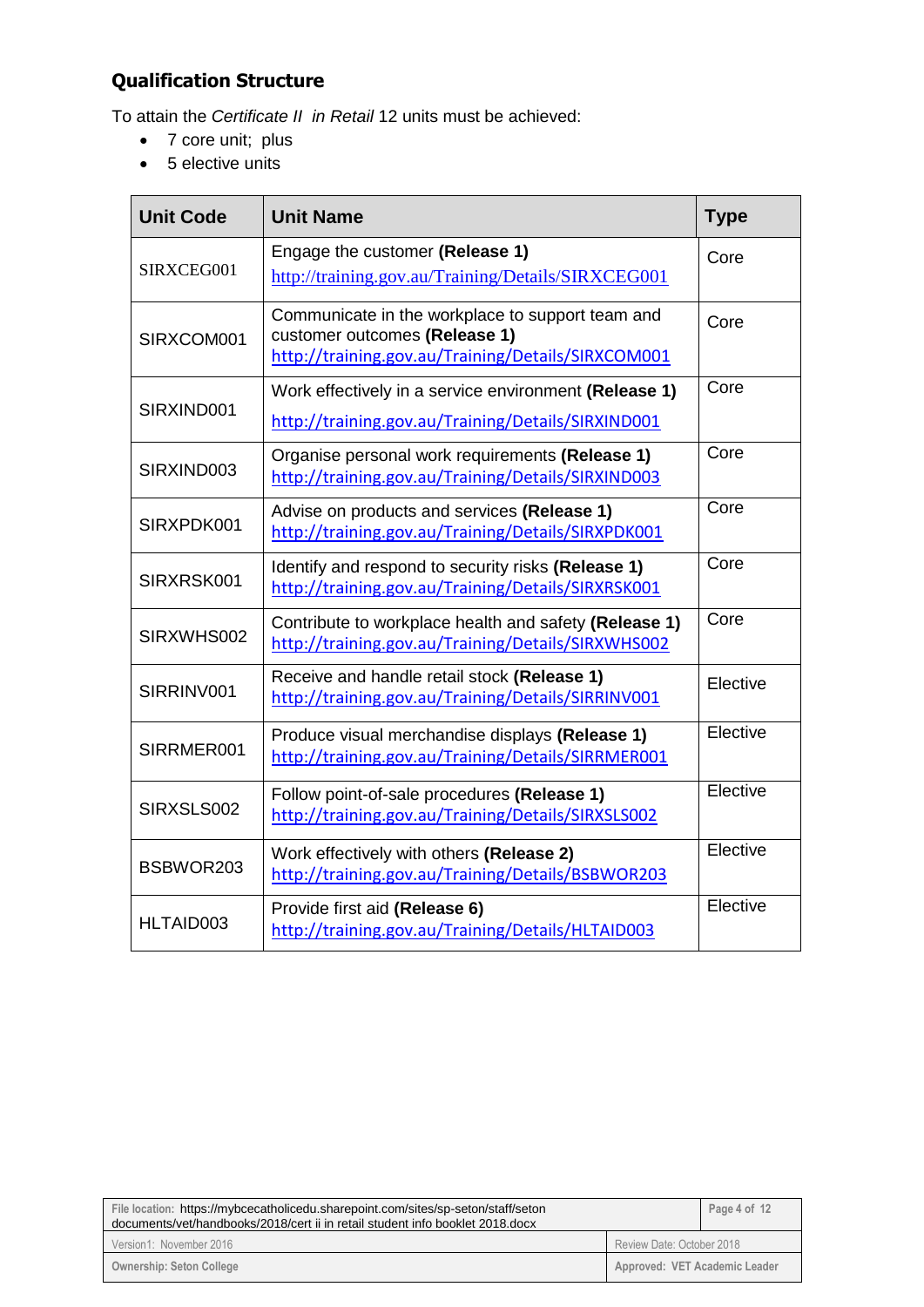## **CORE UNIT**

#### **SIRXCEG001 Engage the customer**

This unit describes the performance outcomes, skills and knowledge required to interact and communicate with a diverse range of customers to assist with basic enquiries and contribute to a service culture.

It applies to individuals working in frontline customer service roles in a diverse range of industry sectors and business contexts. They operate with some independence under general supervision and guidance from others, and within established organisational policies and procedures.

<http://training.gov.au/Training/Details/SIRXCEG001>

#### **SIRXCOM001 Communicate in the workplace to support team and customer outcomes**

This unit describes the performance outcomes, skills and knowledge required to use effective communication techniques with colleagues and customers from diverse backgrounds, and to complete work as part of a team.

It applies to individuals working in frontline roles in a diverse range of industry sectors and business contexts. They operate under the supervision and guidance from others, and within established organisational policies and procedures.

<http://training.gov.au/Training/Details/SIRXCOM001>

#### **SIRXIND001 Work effectively in a service environment (Release 1)**

This unit describes the performance outcomes, skills and knowledge required to work effectively in the retail environment by integrating knowledge of workplace rights and responsibilities, organisational policies and procedures into daily work activities.

It applies to individuals working in frontline operational roles in a diverse range of industry sectors and business contexts. They operate with some independence under general supervision and guidance from others, and within established organisational policies and procedures.

<http://training.gov.au/Training/Details/SIRXIND001>

#### **SIRXIND003 Organise personal work requirements**

This unit describes the performance outcomes, skills and knowledge required to organise and prioritise individual work requirements. It requires the ability to identify tasks for completion, complete tasks according to workplace requirements and respond to changes in personal work requirements.

This unit applies to all retail sectors and business sizes from large format stores to small independents. It applies to frontline personnel who have limited autonomy and work under close supervision and guidance of others in frontline operational roles.

<http://training.gov.au/Training/Details/SIRXIND003>

| File location: https://mybcecatholicedu.sharepoint.com/sites/sp-seton/staff/seton<br>documents/vet/handbooks/2018/cert ii in retail student info booklet 2018.docx |                               | Page 5 of 12 |
|--------------------------------------------------------------------------------------------------------------------------------------------------------------------|-------------------------------|--------------|
| Version1: November 2016                                                                                                                                            | Review Date: October 2018     |              |
| <b>Ownership: Seton College</b>                                                                                                                                    | Approved: VET Academic Leader |              |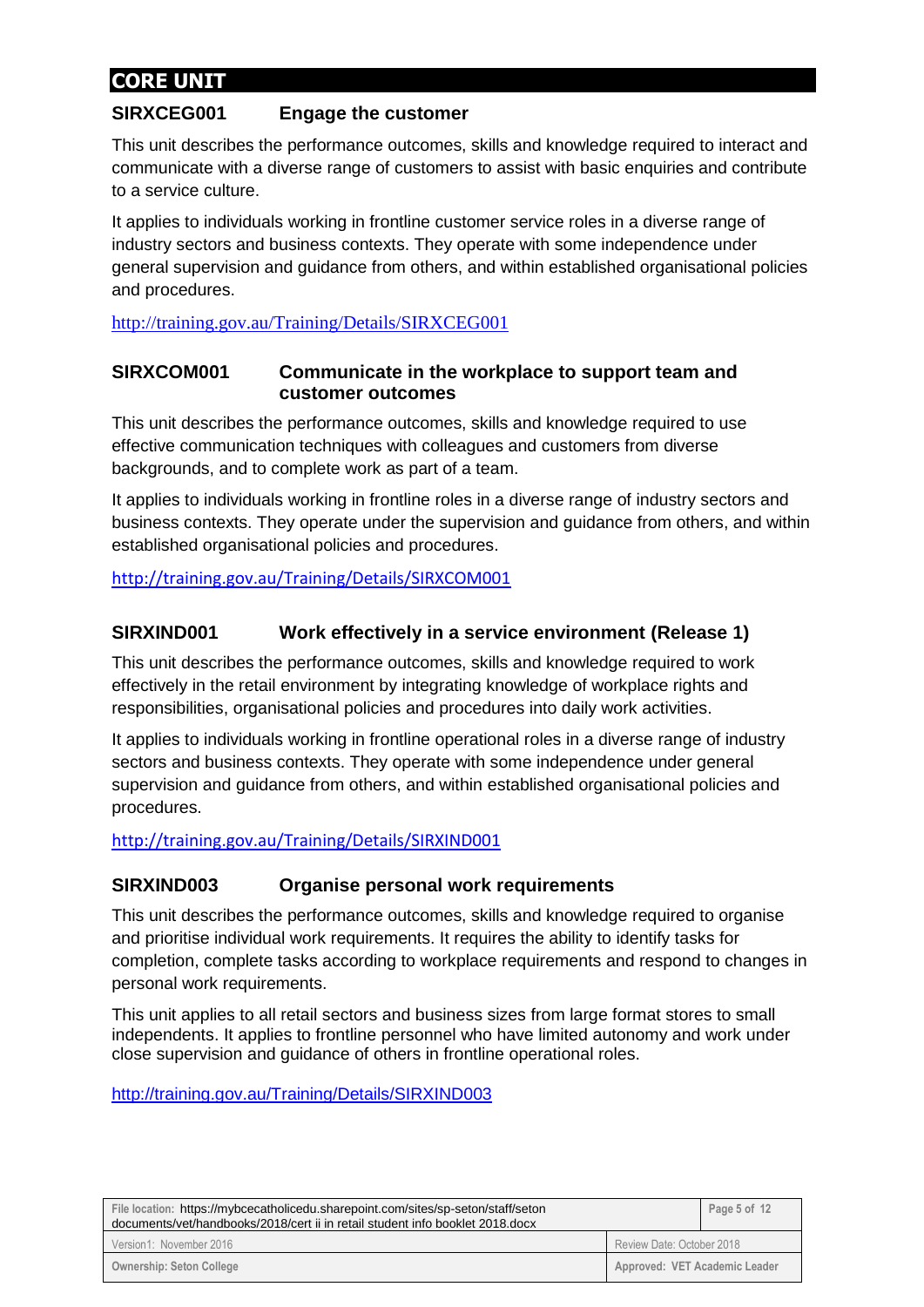### **SIRXPDK001 Advise on products and services**

This unit describes the performance outcomes, skills and knowledge required to develop product and service knowledge and provide information to customers.

This unit applies to individuals working in frontline customer service and sales roles in a diverse range of industry and business contexts. They operate with some independence under general supervision and guidance from others, and within established organisational policies and procedures.

<http://training.gov.au/Training/Details/SIRXPDK001>

### **SIRXRSK001 Identify and respond to security risks**

This unit describes the performance outcomes, skills and knowledge required to identify security risks related to customers, team members, merchandise and money, and take appropriate action, within scope of job role, to eliminate or minimise those risks.

It applies to individuals at all levels working in frontline roles in a diverse range of industry sectors and business contexts.

<http://training.gov.au/Training/Details/SIRXRSK001>

### **SIRXWHS002 Contribute to workplace health and safety**

This unit describes the performance outcomes, skills and knowledge required to follow organisational policies and procedures for safe work practice.

This unit applies to individuals working at all levels in a diverse range of industry sectors and business contexts.

The unit incorporates the requirement for all employees under state and territory Work Health and Safety (WHS) legislation, to participate in the management of their own health and safety, that of their colleagues and anyone else in the workplace.

<http://training.gov.au/Training/Details/SIRXWHS002>

## **SIRRINV001 Receive and handle retail stock**

This unit describes the performance outcomes, skills and knowledge required to receive and store retail stock. It requires the ability to check stock quality and quantity against order requirements; store or present stock correctly; and maintain cleanliness of stock-handling areas.

This unit applies to all retail sectors and business sizes from large format stores to small independents. It applies to frontline personnel who have limited autonomy and work under close supervision and guidance of others in frontline operational roles. However; in smaller retail businesses, senior personnel also undertake this function.

<http://training.gov.au/Training/Details/SIRRINV001>

| File location: https://mybcecatholicedu.sharepoint.com/sites/sp-seton/staff/seton<br>documents/vet/handbooks/2018/cert ii in retail student info booklet 2018.docx |                               | Page 6 of 12 |
|--------------------------------------------------------------------------------------------------------------------------------------------------------------------|-------------------------------|--------------|
| Version1: November 2016                                                                                                                                            | Review Date: October 2018     |              |
| <b>Ownership: Seton College</b>                                                                                                                                    | Approved: VET Academic Leader |              |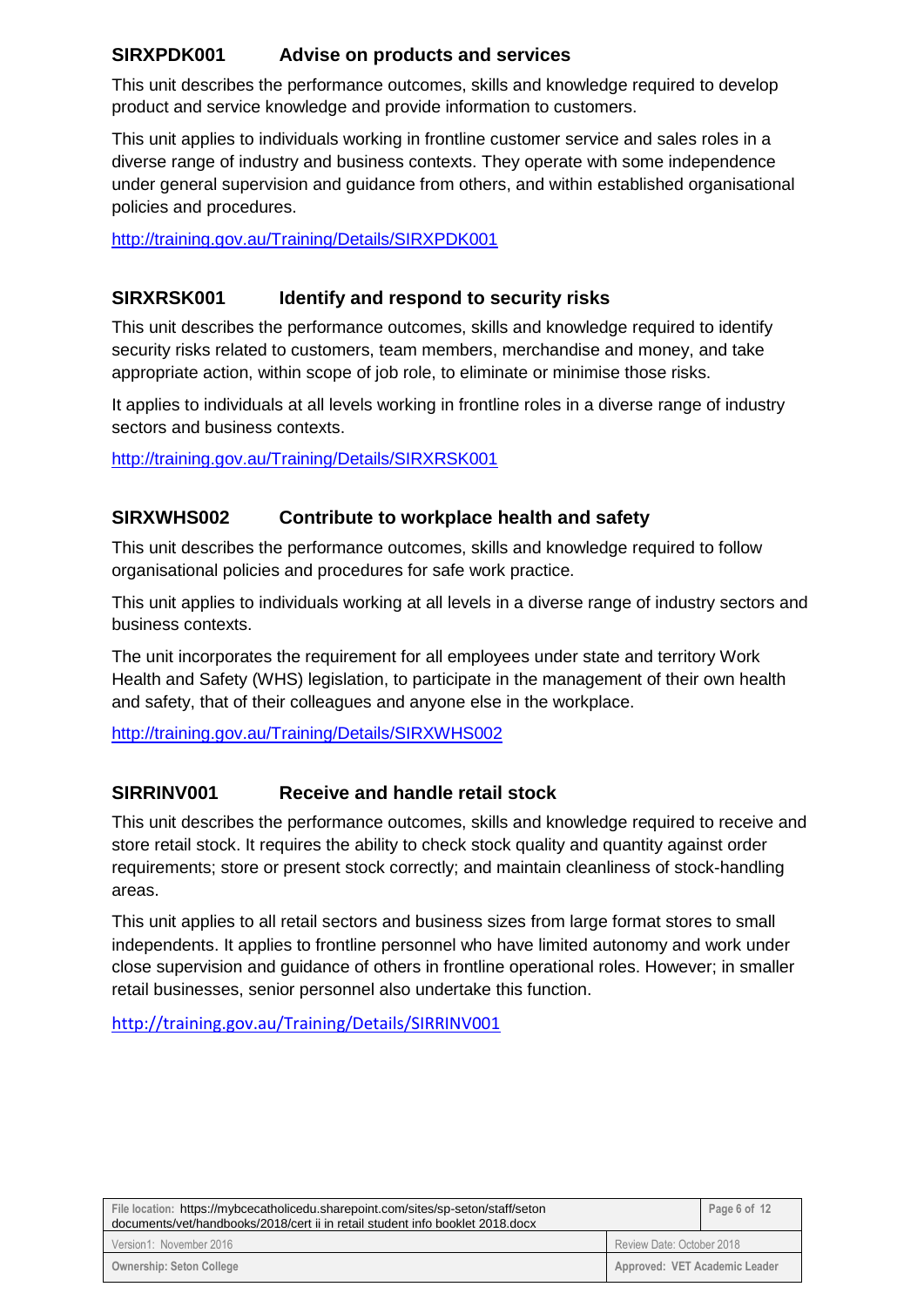### **SIRRMER001 Produce visual merchandise displays**

This unit describes the performance outcomes, skills and knowledge required to display retail merchandise. It requires the ability to prepare, produce and maintain merchandise displays in accordance with visual merchandising requirements.

This unit applies to all businesses that sell retail merchandise. It applies to frontline personnel who have limited autonomy and work under close supervision and guidance of others in frontline operational roles. However; in smaller businesses, senior personnel might also undertake this function.

<http://training.gov.au/Training/Details/SIRRMER001>

### **SIRXSLS002 Follow point-of-sale procedures**

This unit describes the performance outcomes, skills and knowledge required to follow pointof-sale work systems, process transactions and complete sales.

It applies to individuals working in frontline operational roles in a diverse range of industry sectors and business contexts. They operate with some independence under general supervision and guidance from others, and within established organisational policies and procedures.

<http://training.gov.au/Training/Details/SIRXSLS002>

### **BSBWOR203 Work effectively with others**

This unit describes the skills and knowledge required to work cooperatively with others and deal effectively with issues, problems and conflict.

It applies to individuals who perform a range of routine tasks using a limited range of practical skills, and a fundamental knowledge of teamwork in a defined context under direct supervision or with limited individual responsibility.

<http://training.gov.au/Training/Details/BSBWOR203>

#### **HLTAID003 - Provide first aid**

This unit describes the skills and knowledge required to provide a first aid response to a casualty. The unit applies to all workers who may be required to provide a first aid response in a range of situations, including community and workplace settings.

<http://training.gov.au/Training/Details/HLTAID003>

[Binnacle Training Course Outline](https://portals.bne.catholic.edu.au/schools/seton/staff/Seton%20Documents/VET/Binnacle%20Training/Course%20Outline%20-%20HLTAID003.docx)

*Seton College partners with Binnacle Training (31319) to provide all required resources for* this unit. Seton College trainers *train and assesses the HLTAID003 First Aid Unit of Competency to students studying the Certificate II in Retail. There are no additional costs to the students for this unit of competency. All costs are covered by the school.* 

*Binnacle Training issue a statement of attainment on successful completion of this unit of competency.* 

*A credit transfer will be recorded on the Student Data Capture System (SDCS). This unit of competency is advertised in the Senior Subject Selection Handbook.*

| File location: https://mybcecatholicedu.sharepoint.com/sites/sp-seton/staff/seton<br>documents/vet/handbooks/2018/cert ii in retail student info booklet 2018.docx |                               | Page 7 of 12 |
|--------------------------------------------------------------------------------------------------------------------------------------------------------------------|-------------------------------|--------------|
| Version1: November 2016                                                                                                                                            | Review Date: October 2018     |              |
| <b>Ownership: Seton College</b>                                                                                                                                    | Approved: VET Academic Leader |              |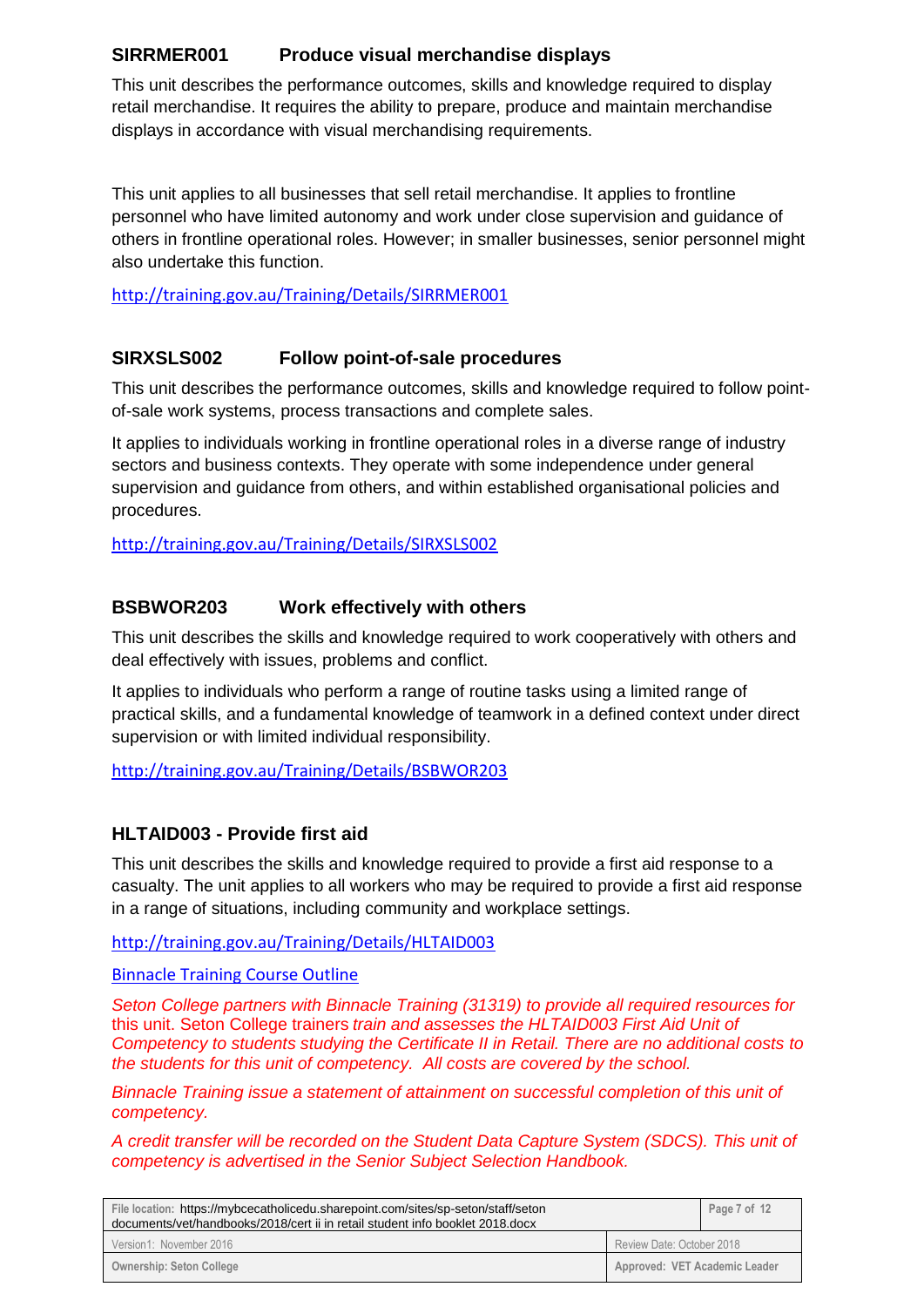

## **PROVIDE FIRST AID (HLTAID003) Course Outline**

#### WHY UNDERTAKE THIS COURSE?

The flagship nationally recognised first aid course - Provide first aid (HLTAID003) - covers a broad range of topics to enable participants to confidently manage emergency situations and provide a first aid response to a casualty. It is suitable to both people in workplaces and members of the public who want training in first aid.



TRAINING

Most workplaces require a specific number of people to successfully complete Most workplaces<br>this qualification.

#### **COURSE FORMAT AND DURATION**

#### {Select format}

- · School Term Delivery: 10 lessons
- One-Day Delivery (with Knowledge Pre-Completed): Practical may be completed in approximately 5 hours.

IMPORTANT: All knowledge assessment must be completed by participants prior to this one-day delivery format.

Teacher (as participant) Self-Paced: Practical may be completed in a 60 minute timeslot in groups of up to 6.

**IMPORTANT**: All knowledge assessment must be completed by participants prior to this one-day delivery format.

Two-Day Delivery: 10 hours (2 days x 5 hours).

#### **TOPICS OF STUDY**

Topics of study include:

- · Emergency Management
- Assessing the Scene
- CPR and Defibrillation
- Injuries and Trauma
- Conditions
- Bites and Stings

#### **LEARNING AND ASSESSMENT**

Course delivery will combine both class-based learning and practical components using a range of different emergency scenarios and equipment, including:

- Resuscitation manikins (adult and infant), including face masks
- Bandages
- Puffer and spacer device
- Adrenaline auto-injector training device
- Training defibrillator ٠

Evidence contributing towards competency will be collected throughout the course, including knowledge and mini practical and major practical assessments, undertaken in small groups.

#### COST

\$33.00 = Binnacle Training Fee (paid by the school)

School Covers Total Cost = School training component, if applicable



 $\Box$ 

PROVIDE FIRST AID (HLTAID003) | Course Outline, 2015

| File location: https://mybcecatholicedu.sharepoint.com/sites/sp-seton/staff/seton<br>documents/vet/handbooks/2018/cert ii in retail student info booklet 2018.docx |                               | Page 8 of 12 |
|--------------------------------------------------------------------------------------------------------------------------------------------------------------------|-------------------------------|--------------|
| Version1: November 2016                                                                                                                                            | Review Date: October 2018     |              |
| Ownership: Seton College                                                                                                                                           | Approved: VET Academic Leader |              |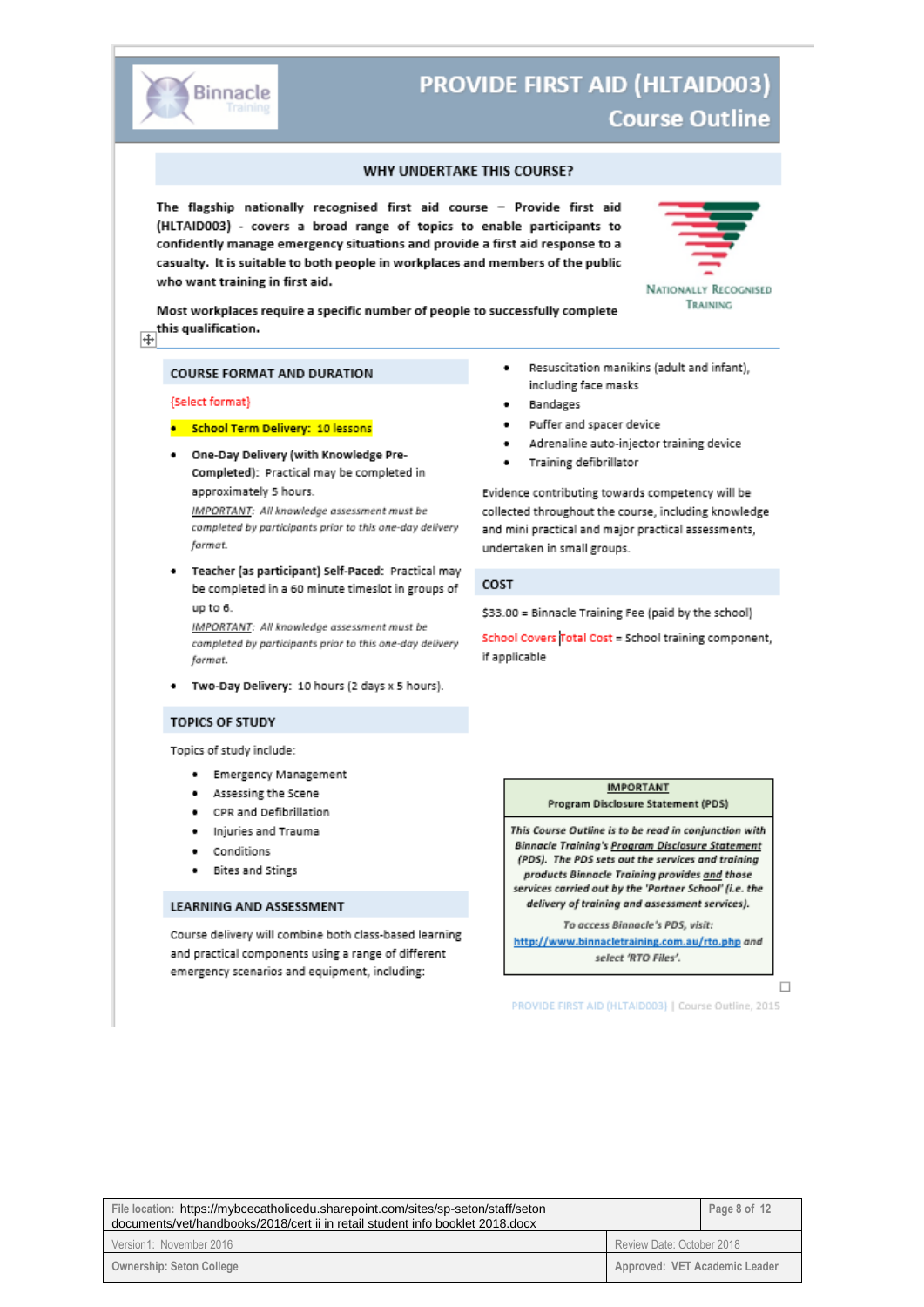## **COURSE ORGANISATION – TRAINING PLAN**

## **4 LESSONS PER WEEK FOR TWO SEMESTERS**

## **PROPOSED DELIVERY & ASSESSMENT SCHEDULE**

| <b>Term</b> | <b>Topic / Theme / Guidelines</b>                                                                                                                                         | <b>Units of competency</b>                           |
|-------------|---------------------------------------------------------------------------------------------------------------------------------------------------------------------------|------------------------------------------------------|
| 1           | Work health and safety<br>Identify and respond to security risks<br>Provide First Aid<br>Organise personal work requirements                                              | SIRXWHS002<br>SIRXRSK001<br>HLTAID003<br>SIRXIND003  |
| 2           | Engage the customer<br>Communicate in the workplace to support team and<br>customer outcomes<br>Work effectively in a service environment<br>Work effectively with others | SIRXCEG001<br>SIRXCOM001<br>SIRXIND001<br>BSBWOR203  |
| 3           | Produce visual merchandise displays<br>Receive and handle retail stock<br>Advise on products and services<br>Follow point of sale procedures                              | SIRXMER001<br>SIRXINV001<br>SIRXPDK001<br>SIRXSLS002 |
| 4           | An integrated project which reflects the units studied in the<br>course                                                                                                   |                                                      |

| File location: https://mybcecatholicedu.sharepoint.com/sites/sp-seton/staff/seton<br>documents/vet/handbooks/2018/cert ii in retail student info booklet 2018.docx |                               | Page 9 of 12 |
|--------------------------------------------------------------------------------------------------------------------------------------------------------------------|-------------------------------|--------------|
| Version1: November 2016                                                                                                                                            | Review Date: October 2018     |              |
| <b>Ownership: Seton College</b>                                                                                                                                    | Approved: VET Academic Leader |              |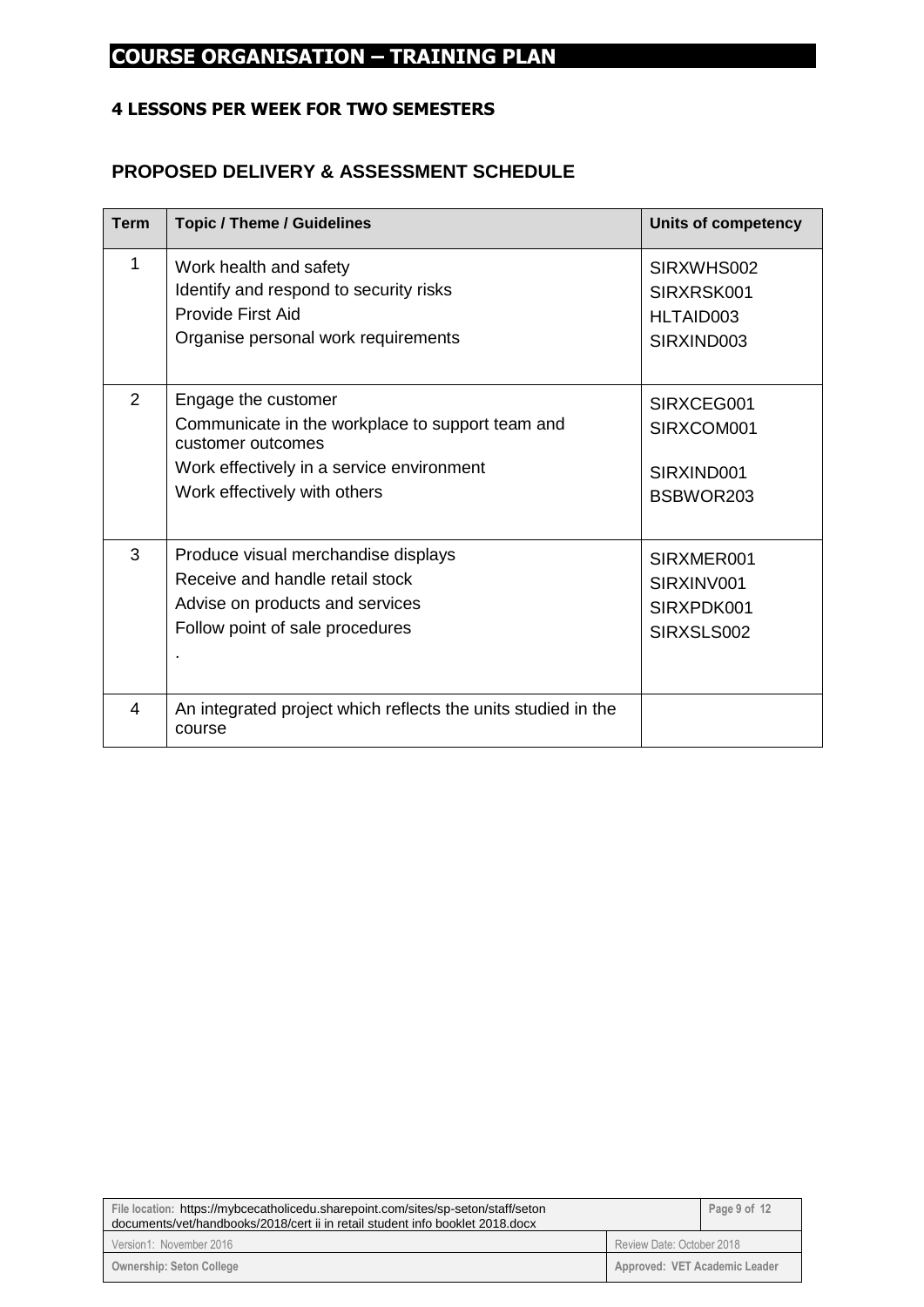## **ASSESSMENT**

#### **Competency Based Assessment**

**Competency** means the consistent application of knowledge and skill to the standard of performance required in the workplace. It embodies the ability to transfer and apply skills and knowledge to new situations and environments.

**Assessment** means the process of collecting evidence and making judgments on whether competency has been achieved, to confirm that an individual can perform to the standard required in the workplace, as specified in a training package or VET accredited course

Assessment in these units will consist of:

- Observation checklist
- Questions checklist
- Review of product /service against specifications
- Review folio of work against specifications
- Third party report

*All assessment tools will address the performance and knowledge evidence (including foundation skills) required as evidence for the unit of competency*

#### **AQF SKILLS LEVEL – Certificate II**

| <b>Summary</b>                                   | Graduates at this level will have knowledge and skills for work in a defined<br>context and/or further learning                                                                  |
|--------------------------------------------------|----------------------------------------------------------------------------------------------------------------------------------------------------------------------------------|
| <b>Knowledge</b>                                 | Graduates at this level will have basic factual, technical and procedural<br>knowledge of a defined area of work and learning                                                    |
| <b>Skills</b>                                    | Graduates at this level will have basic cognitive, technical and communication<br>skills to apply appropriate methods, tools, materials and readily available<br>information to: |
|                                                  | undertake defined activities<br>provide solutions to a limited range of predictable problems                                                                                     |
| <b>Application of</b><br>knowledge and<br>skills | Graduates at this level will apply knowledge and skills to demonstrate<br>autonomy and limited judgement in structured and stable contexts and within<br>narrow parameters       |

*\*\* For more information on Certificate II in Retail refer to the Seton College Homepage*  ➢ *Life at Seton*  ➢ *Curriculum* 

➢ *Vocational Education*

| File location: https://mybcecatholicedu.sharepoint.com/sites/sp-seton/staff/seton<br>documents/vet/handbooks/2018/cert ii in retail student info booklet 2018.docx |                               | Page 10 of 12 |
|--------------------------------------------------------------------------------------------------------------------------------------------------------------------|-------------------------------|---------------|
| Version1: November 2016                                                                                                                                            | Review Date: October 2018     |               |
| <b>Ownership: Seton College</b>                                                                                                                                    | Approved: VET Academic Leader |               |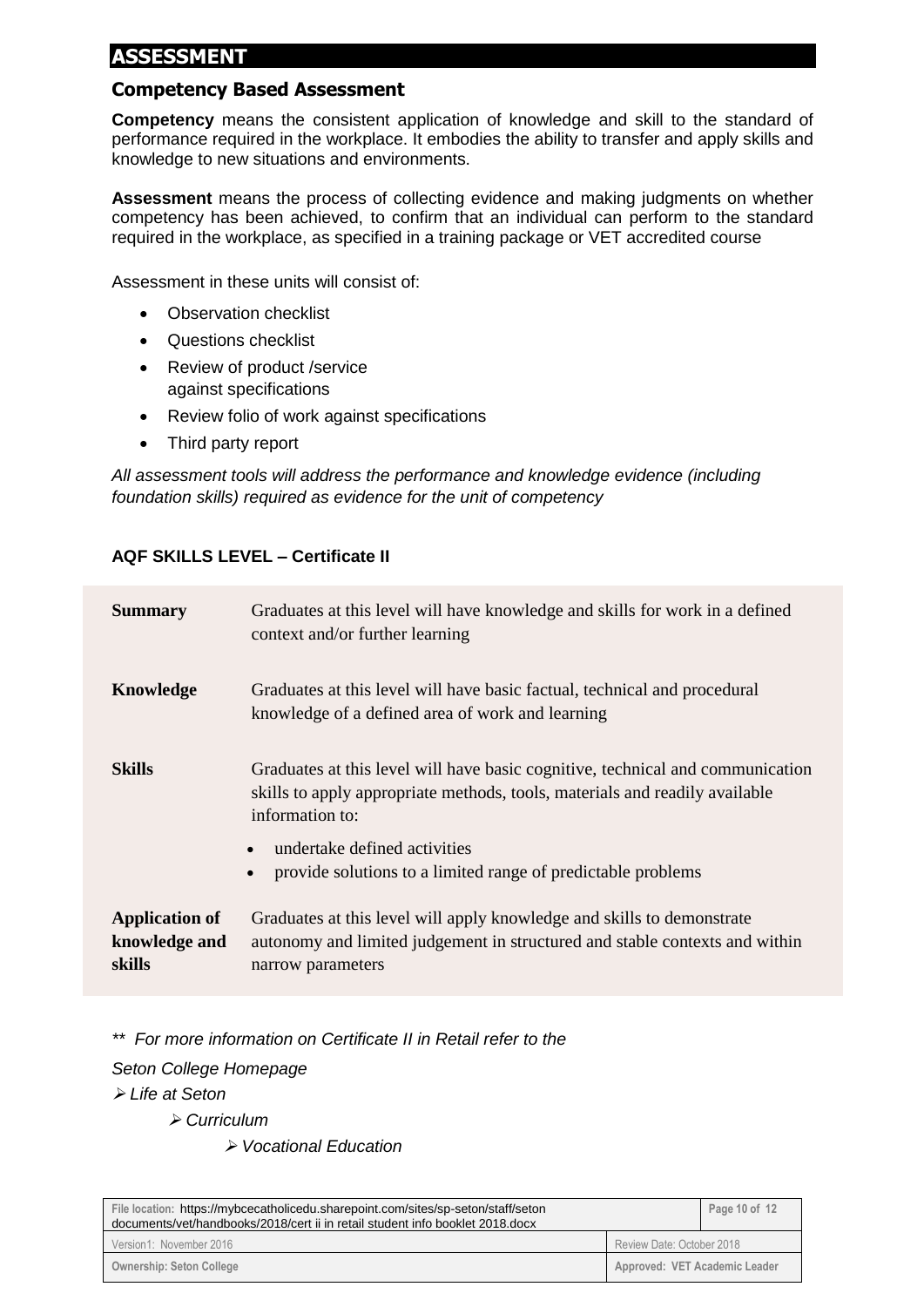## **CREDIT TRANSFER**

Credit Transfer recognises previous formal learning. It is a system whereby successfully completed units of study from one course can be transferred to another course

For example. If you have completed a "workplace communication unit" in Business it may also be the same for the Active Volunteering.

Therefore you only have to do the unit once.

## **RECOGNITION OF PRIOR LEARNING (RPL)**

**RPL** means an assessment process that assesses the competency/s of an individual that may have been acquired through formal, non-formal and informal learning to determine the credit outcomes of an individual application for credit.

- a) Formal learning referees to learning that takes place through a structured program of instruction and is linked to the attainment of an AQF qualification or statement of attainment (eg, a certificate, diploma or university degree);
- b) Non-formal learning refers to learning that takes place through a structured program of instruction, but does not lead to the attainment of an AQF qualification or statement of attainment (eg, in-house professional development programs conducted by a business); and
- c) Informal learning refers to learning that results through experience of work-related, social, family, hobby or leisure activities (eg the acquisition of interpersonal skills developed through several years as a sales representative).

## **RPL CHECKLIST FOR STUDENTS**

To ensure an effective RPL process, students should:

*\*Remember, you can only apply for RPL at the beginning of each semester. The steps below are in sequential order. Use the boxes on the left to tick when you have completed that step.*

- □ Obtain information about RPL
- $\Box$  Obtain a copy of the Units of Competency for the vocational training program(s) of your subject
- $\Box$  Read the relevant learning outcomes or competencies for the training program/s
- $\square$  Complete a self-assessment form for each unit
	- (i) assess your abilities/competencies, with the guidance from your teacher and/or counsellor in the learning outcomes or competencies in the training programs
	- (ii) decide if you think you possess the knowledge and skills of the learning outcome or competencies in the training programs and if so, you should apply for RPL
- $\Box$  Complete an RPL Application Form within 5 days of completing step 4
- $\Box$  Gather evidence that supports your application
- $\Box$  Give the completed RPL Application Form and evidence to your teacher

| File location: https://mybcecatholicedu.sharepoint.com/sites/sp-seton/staff/seton<br>documents/vet/handbooks/2018/cert ii in retail student info booklet 2018.docx |                               | Page 11 of 12 |
|--------------------------------------------------------------------------------------------------------------------------------------------------------------------|-------------------------------|---------------|
| Version1: November 2016                                                                                                                                            | Review Date: October 2018     |               |
| <b>Ownership: Seton College</b>                                                                                                                                    | Approved: VET Academic Leader |               |